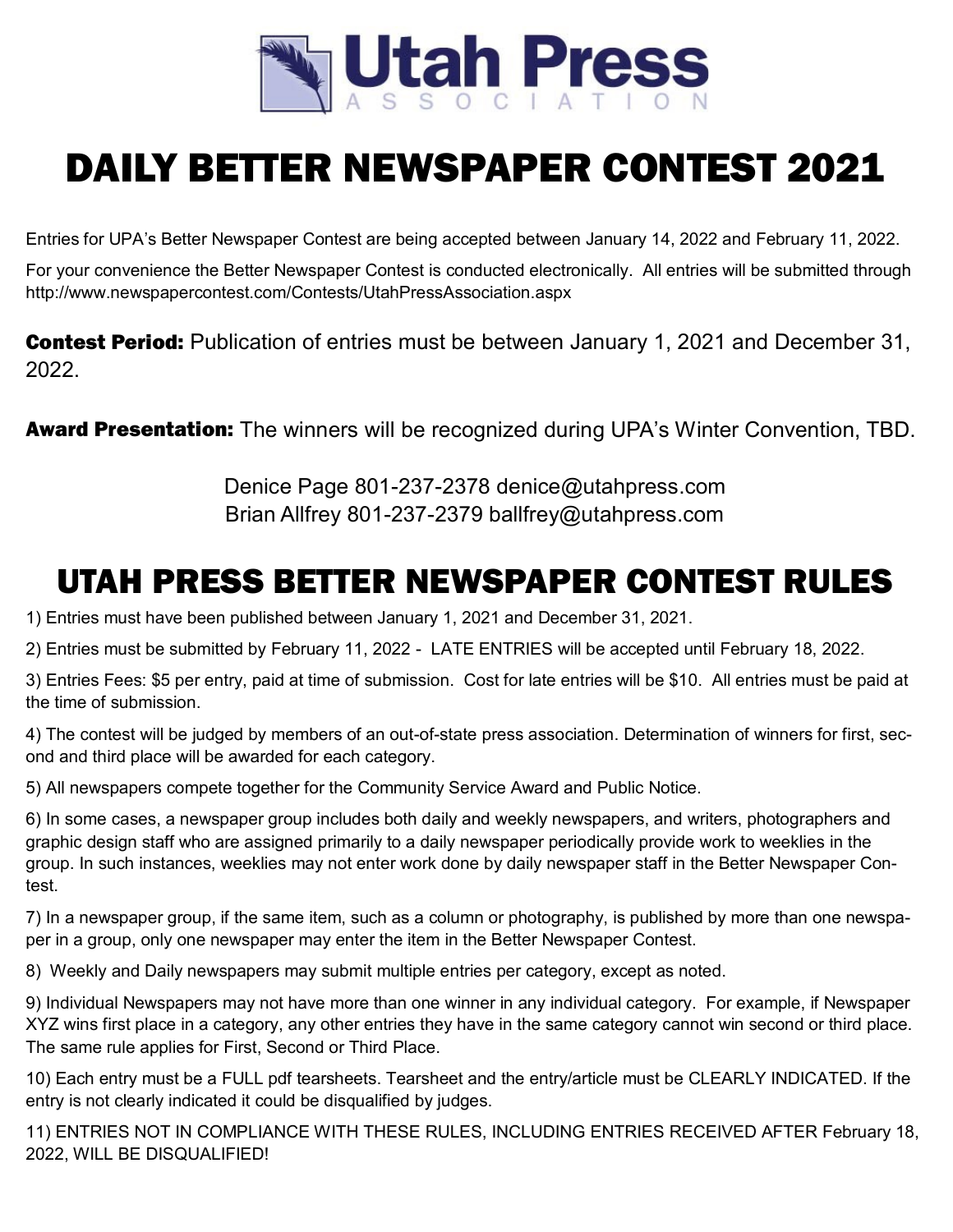

# DAILY BETTER NEWSPAPER CONTEST 2021 CATEGORIES

## WRITING AND REPORTING DIVISION

#### 01. BEST GENERAL NEWS REPORTING, SINGLE STORY

Judges will weigh a staff-written article on a subject of general interest, produced on a news beat (such as government, policy or education), for news value, writing style and reporting excellence. An entry is a single story; sidebars may be included.

**Scoring:** Significance and impact, 34 points; quality of reporting, 33 points; quality and clarity of writing, 33 points.

**Entry:** Submit pertinent pdf tearsheets with the story and/or sidebars clearly identified.

#### 02. BEST FEATURE REPORTING, SINGLE **STORY**

Judges will weigh a staff-written article on a nonnews subject of general interest, produced on a topic or feature beat (such as science, medicine, food or entertainment), for quality of writing and reporting excellence; as well as general interest and entertainment value. An entry is a single story; sidebars can also be submitted.

**Scoring:** : News interest and/or subject matter, 25 points; quality of reporting, 25 points; quality and clarity of writing, 50 points

**Entry:** Submit pertinent pdf tearsheets with the story and/or sidebars clearly identified.

#### 03. BEST SPORTS STORY

Judges will look for quality spot- or first-day sports coverage by a staff member, quality of writing and construction of article, human interest and appeal. Sidebars may be included.

**Scoring:** News interest and/or subject matter, 34 points; quality of reporting, 33 points; quality and clarity of writing, 33 points.

**Entry:** Submit pertinent pdf tearsheets with the story and/or sidebars clearly identified.

### 04. BEST EDUCATION STORY

Judges will weigh a staff-written article on Education, produced on a news beat , for news value, writing style and reporting excellence. An entry is a single story; sidebars may be included.

**Scoring:** Significance and impact, 34 points; quality of reporting, 33 points; quality and clarity of writing, 33 points.

**Entry:** Submit pertinent pdf tearsheets with the story and/or sidebars clearly identified.

#### . 05. BEST GOVERNMENT / POLITICAL **STORY**

Judges will weigh a staff-written article on government / political issues, produced on a news beat (such as government, policy or education), for news value, writing style and reporting excellence. An entry is a single story; sidebars may be included.

**Scoring:** Significance and impact, 34 points; quality of reporting, 33 points; quality and clarity of writing, 33 points.

**Entry:** Submit pertinent pdf tearsheets with the story and/or sidebars clearly identified.

#### 06. BEST BUSINESS STORY

Judges will weigh a staff-written article on business, produced on a news beat, for news value, writing style and reporting excellence. An entry is a single story; sidebars may be included.

**Scoring:** Significance and impact, 34 points; quality of reporting, 33 points; quality and clarity of writing, 33 points.

**Entry:** Submit pertinent pdf tearsheets with the story and/or sidebars clearly identified.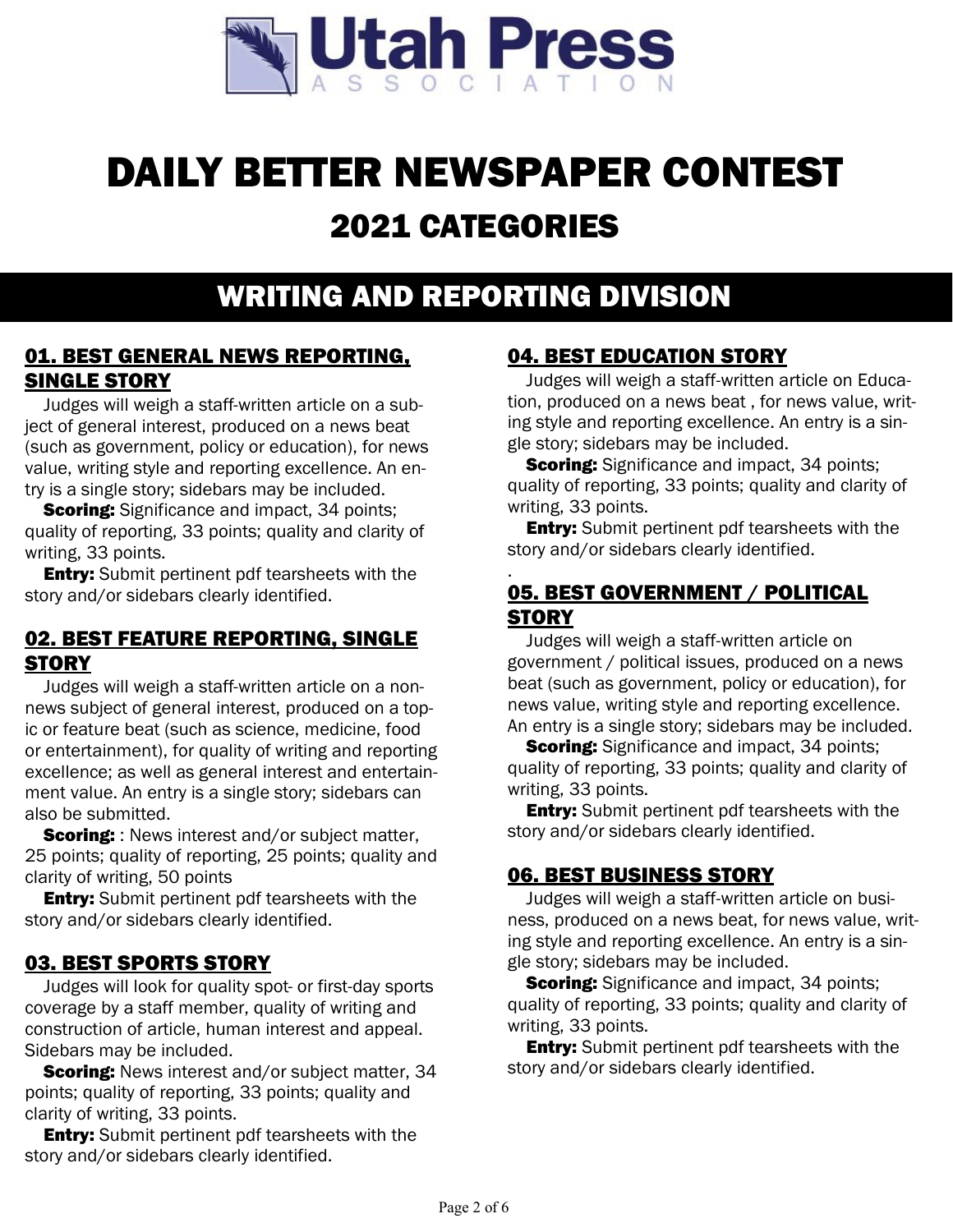#### 07. BEST NEWS SERIES

Judges will weigh a staff-written collection of stories — a multi-part series or continuing-coverage sequence — for thoroughness of coverage, and quality of writing, reporting and originality. A newspaper is limited to submitting up to three such series.

**Scoring:** : Significance and impact, 34 points; quality and depth of reporting, 33 points; quality and clarity of writing, 33 points.

**Entry:** A series entry can include up to six principal stories; their sidebars may be included for information and impact. Entry must have been published within the contest period and must cover at least two editions and no more than six. Submit pertinent pdf tearsheetss with the story and/or sidebars clearly identified.

#### 08. BEST EDITORIAL

Judges will look for the most distinguished, original editorials written by a paper's local staff. A single entry can include up to three (3) samples by an individual writer.

**Scoring:** Significance and impact, 25 points; insight, 25 points; argumentation and/or persuasiveness, 25 points; writing quality, 25 points.

**Entry:** : Submit pdf tearsheets of the three (3) editorials of your choice.

#### 09. BEST SPORTS COLUMN

Columns must be locally written by the publisher, the editor or a staff member; be of local interest, and be a regular feature of the newspaper. Must be written by the same person and carry the same column heading each time. A single entry can include up to three (3) samples by an individual writer.

**Scoring:** : News interest and/or subject matter, 34 points; originality and/or insight, 33 points; quality and clarity of writing, 33 points.

**Entry:** Submit pdf tearsheets of the three (3) editorials of your choice.

### 10. BEST SPOT NEWS COVERAGE

Judges will weigh first-day coverage of a breaking, hard-news story for news value, style and reporting excellence. Sidebars may be included.

**Scoring:** Significance and impact, 34 points; timeliness and accomplishment on deadline, 33 points; quality and clarity of writing, 33 points.

**Entry:** Submit pertinent pdf tearsheets with a single-day's story or stories clearly identified.

### 11. BEST INVESTIGATIVE REPORTING

Judges will weigh a staff-written article or series for in-depth or investigative news value, writing style and reporting enterprise on a subject of communitywide interest or importance. An entry can be a single story; a one-day package; or a series or multiday sequence of up to 10 parts. A newspaper is limited to submitting up to three such series.

**Scoring:** Significance and impact, 50 points; quality of reporting, 25 points; quality and clarity of writing, 25 points.

**Entry:** Submit pertinent pdf tearsheets with story or stories clearly identified.

# PHOTOGRAPHY DIVISION

#### *Full Page Pdf tearsheets required. No single photos are accepted.*

#### 12. BEST NEWS PHOTOGRAPH

Judges will look for a staff photographer's accomplishment in producing a local photograph for use in the editorial section (not in ads), looking for the best overall image, and the quality and news value.

**Scoring:** Creativity, 25 points; news value, 25 points; photo composition and quality, 50 points.

**Entry:** Submit one full-page pdf tearsheet with photograph being judged. Full Page Pdf tearsheets required. No single original photos are accepted.

#### 13. BEST SPORTS PHOTOGRAPH

Judges will look for a staff photographer's accomplishment in producing a local photograph for use in the sports section (not in ads), looking for the best overall image, quality, newsworthiness and appeal.

**Scoring:** Creativity, 25 points; extent to which photo captures action, 25 points; photo composition and technical quality, 50 points.

**Entry:** Submit one full page pdf tearsheet with photograph being judged. No single original photos are accepted.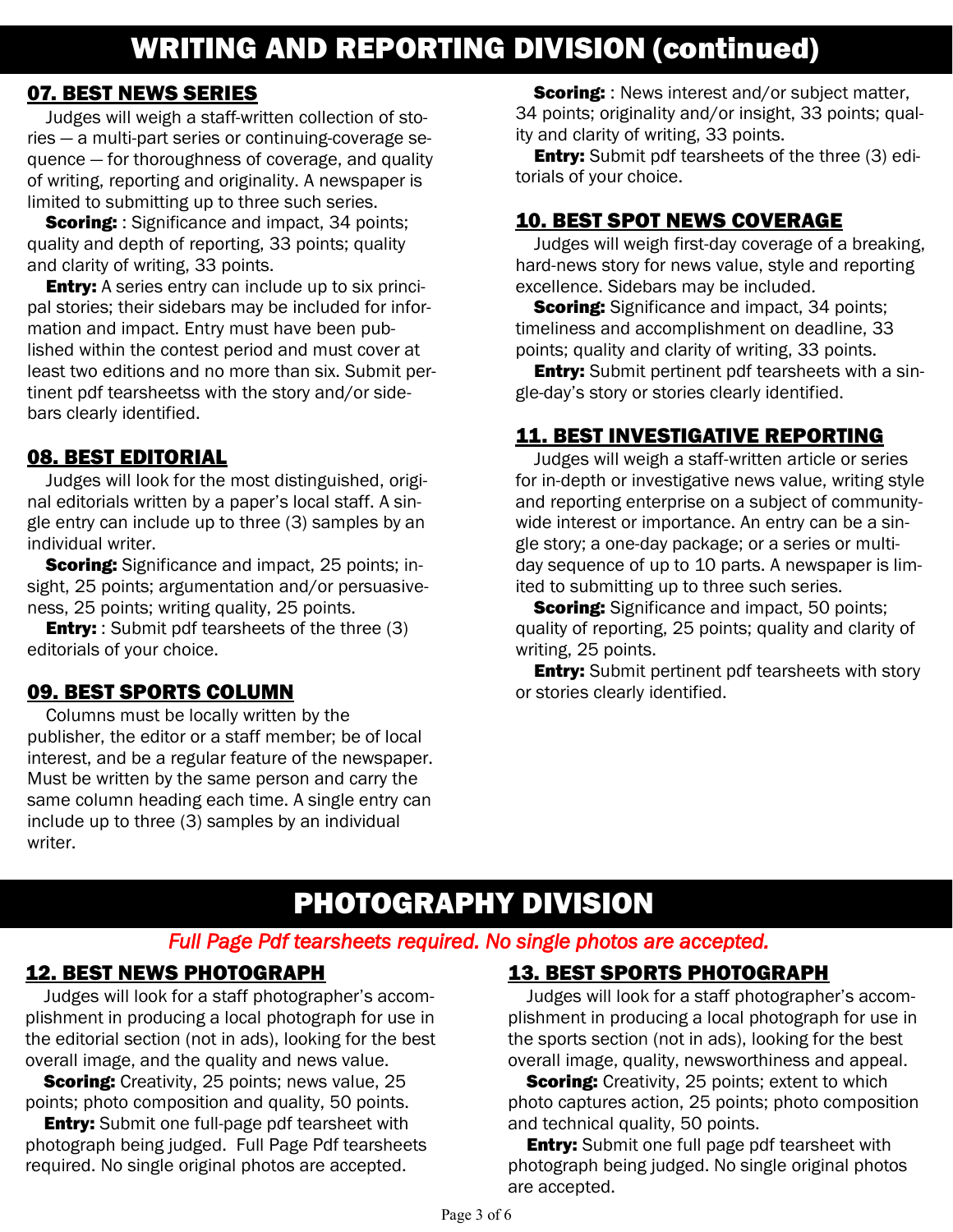## 14. BEST FEATURE PHOTOGRAPH

Judges will look for a staff photographer's accomplishment in producing a local photograph for use in the editorial section (not in ads), looking for the best overall image, quality, newsworthiness and appeal.

**Scoring:** : Creativity, 25 points; extent to which photo captures action, 25 points; photo composition and technical quality, 50 points.

**Entry:** Submit one full page pdf tearsheet with photograph being judged. No single original photos are accepted.

# LAYOUT, DESIGN AND TYPOGRAPHY DIVISION

#### 15. BEST INFOGRAPHIC

 Judges will look for excellence in use of infographic(s) to convey data to the reader.

Infographic should demonstrate strong eye appeal and reader interest.

**Scoring:** News interest, 25 points; visual appeal 25 points; data conveyance, 25 points; ease of reader understanding, 25 points.

**Entry:** Submit one full page pdf tearsheet.

#### 16. BEST FRONT PAGE

Select and submit three (3) front pages from throughout the year; these constitute one entry. Judges will look for excellence in layout, design and typography as well as content and news interest. Pages should demonstrate strong eye appeal and reader interest.

**Scoring:** News interest, 10 points; headlines, 15 points; use of photos and graphics, 25 points; design and typography, 50 points.

**Entry:** Submit three (3) full page pdf tearsheets from three (3) different publication dates of your choosing.

#### 17. BEST SPORTS PAGE

Select and submit three (3) sports pages from throughout the year. Judges will look for excellence in layout, design and typography as well as con- tent and news interest. Pages should demonstrate strong eye appeal and reader interest.

# ADVERTISING AND PROMOTION DIVISION

### 20. BEST STAFF PRODUCED AD

 Judges will evaluate the creative quality and reader impact of advertising ideas in a single ad. This classification will not count toward General Excellence.

**Scoring:** Originality, 40 points; use of art, copy and white space, 40 points; production quality, 20 points.

**Entry:** Submit one full-page pdf tearsheet with ad clearly indicated. Must be ads designed by your staff for any advertiser or group of advertisers.

**Scoring:** News interest, 10 points; headlines, 15 points; use of photos and graphics, 25 points; design and typography, 50 points.

**Entry:** Submit three (3) full page pdf tearsheets from three (3) different publication dates of your choosing.

### 18. BEST FEATURE SERIES

Select and submit three (3) lifestyle pages that run regularly throughout the year (not limited to society pages). Judges will look for excellence in layout, design and typography as well as content and news interest. Pages should demonstrate strong eye appeal and reader interest.

**Scoring:** News interest, 10 points; headlines 15 points; use of photos and graphics, 25 points; design and typography, 50 points.

**Entry:** Submit three (3) full page pdf tearsheets from three different publication dates of your choosing.

#### 19. BEST HEADLINE

 Judges will evaluate the creative quality and reader impact of front page headlines.

**Scoring:** Creativity, 50 points; Headline composition and technical quality, 50 points.

**Entry:** Submit five (5) full page pdf tearsheets from five (5) different publication dates of your choosing.

### 21. BEST ADVERTISING IDEA

Judges will evaluate an advertising or sales idea based on its originality, success in creating reader interest, and success in generating revenue for your publication. This classification will not count toward General Excellence.

**Scoring:** Originality of idea, 40 points; execution in ads, 40 points; revenue generation, 20 points.

**Entry:** Submit an explanation of the idea along with pdf tearsheets of one - three (1-3) ads based on the concept.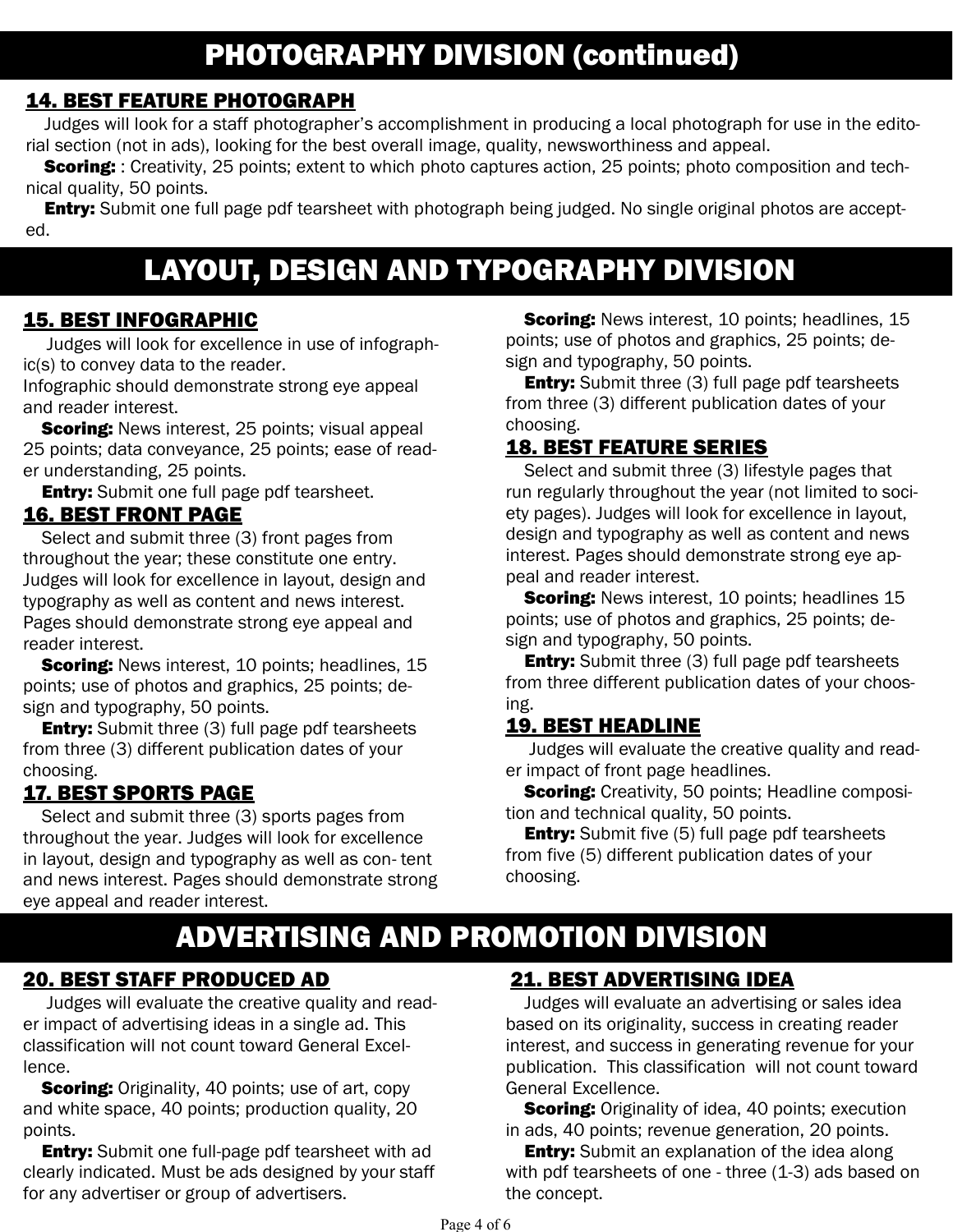# ADVERTISING AND PROMOTION DIVISION (continued)

#### 22. BEST CIRCULATION PROMOTION

Judges will analyze specific newspaper circulation promotion efforts. This classification will not count toward General Excellence.

**Scoring:** Originality, 25 points; content including copy, headlines and captions, 25 points; makeup and appearance, 25 points; results, 25 points.

**Entry:** Submit via pdf tearsheets a series of R.O.P. ads, preprinted insert, direct mailers, or written details of a telephone campaign or any other promotion used to build circulation.

### 23. BEST IN-HOUSE SELF PROMOTION

Judges will analyze specific newspaper promotion efforts as demonstrated by in-house, local newspaper advertising. This classification will not count toward General Excellence.

**Scoring:** Originality, 34 points; content, including copy, headlines and captions, 33 points; makeup and appearance, 33 points.

**Entry:** Submit pdf tearsheets of promotion campaign, and if needed a letter describing the promotion.

## GENERAL DIVISION

#### 24. BEST WEBSITE

Judges will consider content, construction (flow and function), ease of use, interactive participation, page design, advertising, ease of navigation, timeliness, aesthetics and consistency.

**Scoring:** Content, 30 points; clarity and organization, 30 points; design and presentation, 40 points.

**Entry:** Submit the web address to be accessed by the judges.

#### 25. BEST SPECIAL SECTION

Judges will look for creativity, layout, typography, copy, originality, production values and evidence of overall staff teamwork in a special section consisting of at least two pages produced by the local newspaper staff. It can be magazine, tabloid or broadsheet format included in newspaper circulation, focusing on a specific theme or community event. This classification will not count toward General Excellence.

**Scoring:** Variety of topics or news angles represented, 25 points; writing quality and clarity, 25 points; photography and graphic effects, 25 points; layout and design, 25 points.

**Entry:** Submit a single, complete pdf tearsheets of one special section.

#### 26. REPORTING BASED ON A PUBLIC NOTICE

A news or feature story that was generated because of a public notice that drew attention to the subject, or because a public notice or the omission of the public notice figured heavily into the subject. Stories must reference and/or provide a link to an actual public notice. If the public notice requirement was not met or was deficient, the story must describe the deficiency.

*All newspapers compete together for the public notice award.*

#### 27. SCREW-UP OF THE YEAR

Ah, yes! Everyone's favorite category. Judges will look for the single most embarrassing error in proofreading, photo display, or copy editing. All UPA circulation groups compete together for this singularly special award, but none of the points will be counted for competition between the newspapers.

*All UPA circulation groups compete together* for this singularly special award, but none of the points will be counted for competition between the newspapers.

**Scoring:** Prominence of error, 50 points; reader impact of error, 25 points; bonus (humor, perhaps?), 25 points.

**Entry:** Submit a pdf tearsheet of the one most excessive screw-up that occurred during the contest period, either from your paper or another UPA paper in good standing. One entry per newspaper (hopefully, you only had one to enter!).